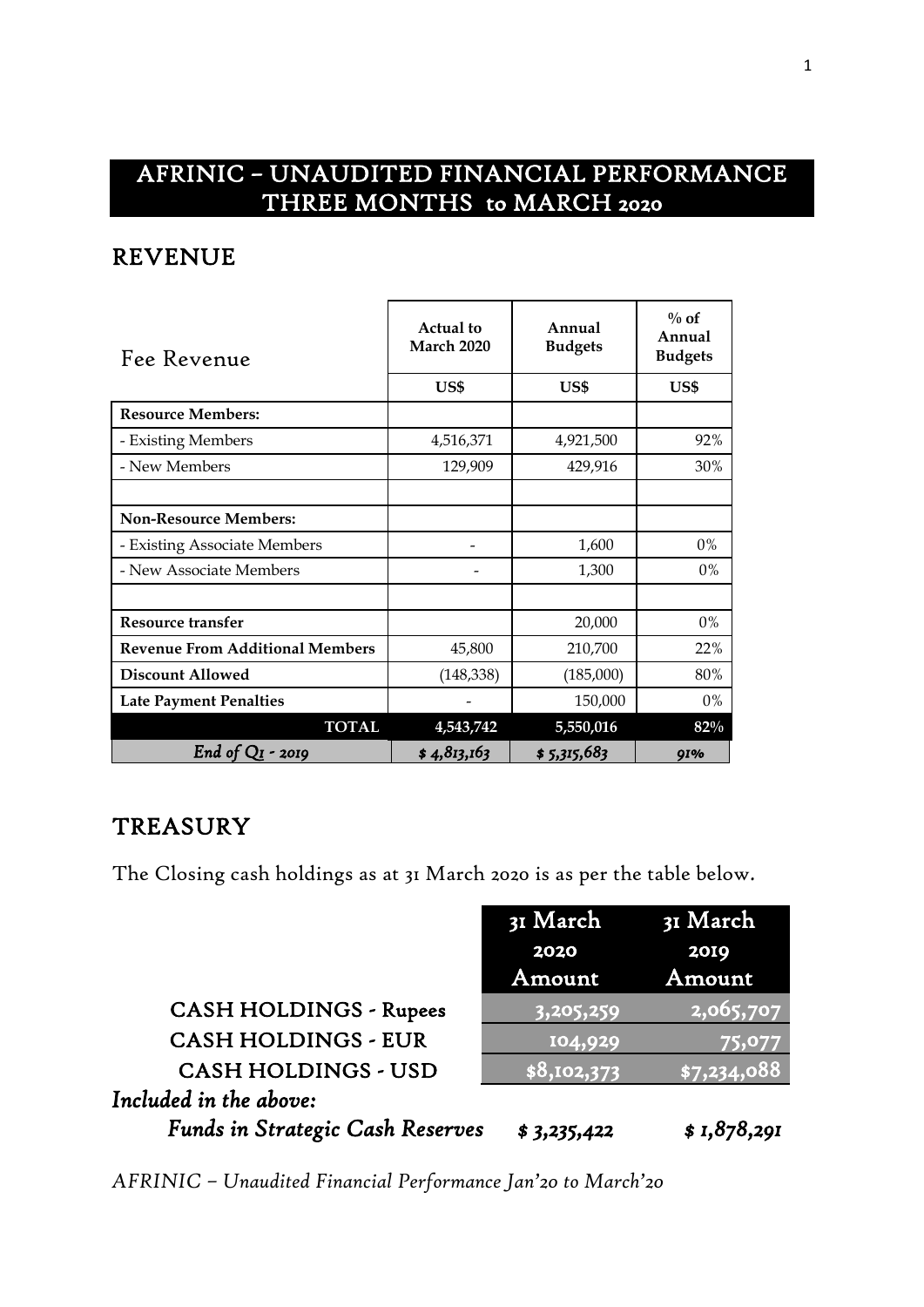| Administrative expenses            | <b>Actual</b> to<br>Mar'20 | <b>Balance</b><br>Remaining<br>in Budget | Annual<br>budget | <b>Actual vs</b><br>budget % |
|------------------------------------|----------------------------|------------------------------------------|------------------|------------------------------|
| <b>HR</b>                          | 532,011                    | 2,557,938                                | 3,089,949        | 17%                          |
| Telephone & Comm.                  | 13,560                     | 56,107                                   | 69,667           | 19%                          |
| Computer expenses                  | 17,654                     | 143,244                                  | 160,898          | $11\%$                       |
| Office expenses                    | 58,509                     | 223,674                                  | 281,978          | 21%                          |
| Motor vehicle expenses             | 298                        | 5,702                                    | 6,000            | $5\%$                        |
| Insurance                          | 22,234                     | 15,882                                   | 38,116           | 58%                          |
| Printing, postage & stat           | 7,681                      | 34,527                                   | 42,208           | 18%                          |
| Bank charges                       | 27,049                     | 40,951                                   | 68,000           | 40%                          |
| Professional fees                  | 439                        | 13,261                                   | 13,700           | $3\%$                        |
| Depreciation                       | 38,813                     | 116,440                                  | 155,253          | 25%                          |
| Legal & Consulting fees            | 19,937                     | 142,193                                  | 162,130          | 12%                          |
| <b>Total Admin. expenses</b>       | 733,780                    | 3,349,919                                | 4,087,899        | 18%                          |
|                                    | <b>Actual</b> to           | <b>Balance</b><br>Remaining              | Annual<br>budget | <b>Actual vs</b><br>budget % |
| <b>Distribution expenses</b>       | Mar'20                     | in Budget                                |                  |                              |
| Marketing & Comms. exps            | 1,223                      | 70,977                                   | 72,200           | $2\%$                        |
| <b>Bad</b> debts                   |                            | 60,000                                   | 60,000           | $0\%$                        |
| <b>Meeting Expenses</b>            | 2,937                      | 297,063                                  | 300,000          | $1\%$                        |
| <b>Members Training</b>            |                            | 110,300                                  | 110,300          | $0\%$                        |
| <b>Travel Expenses</b>             | 77,883                     | 472,117                                  | 550,000          | 14%                          |
| Research & Development             |                            | 40,000                                   | 40,000           | $0\%$                        |
| Outreach activities                |                            | 82,000                                   | 82,000           | $0\%$                        |
| Community engagement               |                            | 70,000                                   | 70,000           | $0\%$                        |
| Community support                  | 9,000                      | 206,000                                  | 215,000          | $4\%$                        |
| NRO Shared Costs                   |                            | 46,000                                   | 46,000           | $0\%$                        |
| Contributions to ICANN             |                            | 63,000                                   | 63,000           | $0\%$                        |
| Remote Sites Ops Expenses          | 19,450                     | 28,050                                   | 47,500           | 41%                          |
| <b>Total Distribution expenses</b> | 110,493                    | 1,545,507                                | 1,656,000        | $7\%$                        |
| Contingency                        |                            | 70,000                                   | 70,000           | $0\%$                        |

## Operating Costs – Performance against Annual Budgets

- *1. Bank Charges are mainly from members fees received.*
- *2. Bad debts shall be calculated on accruals at end of the year.*

*AFRINIC – Unaudited Financial Performance Jan'20 to March'20*